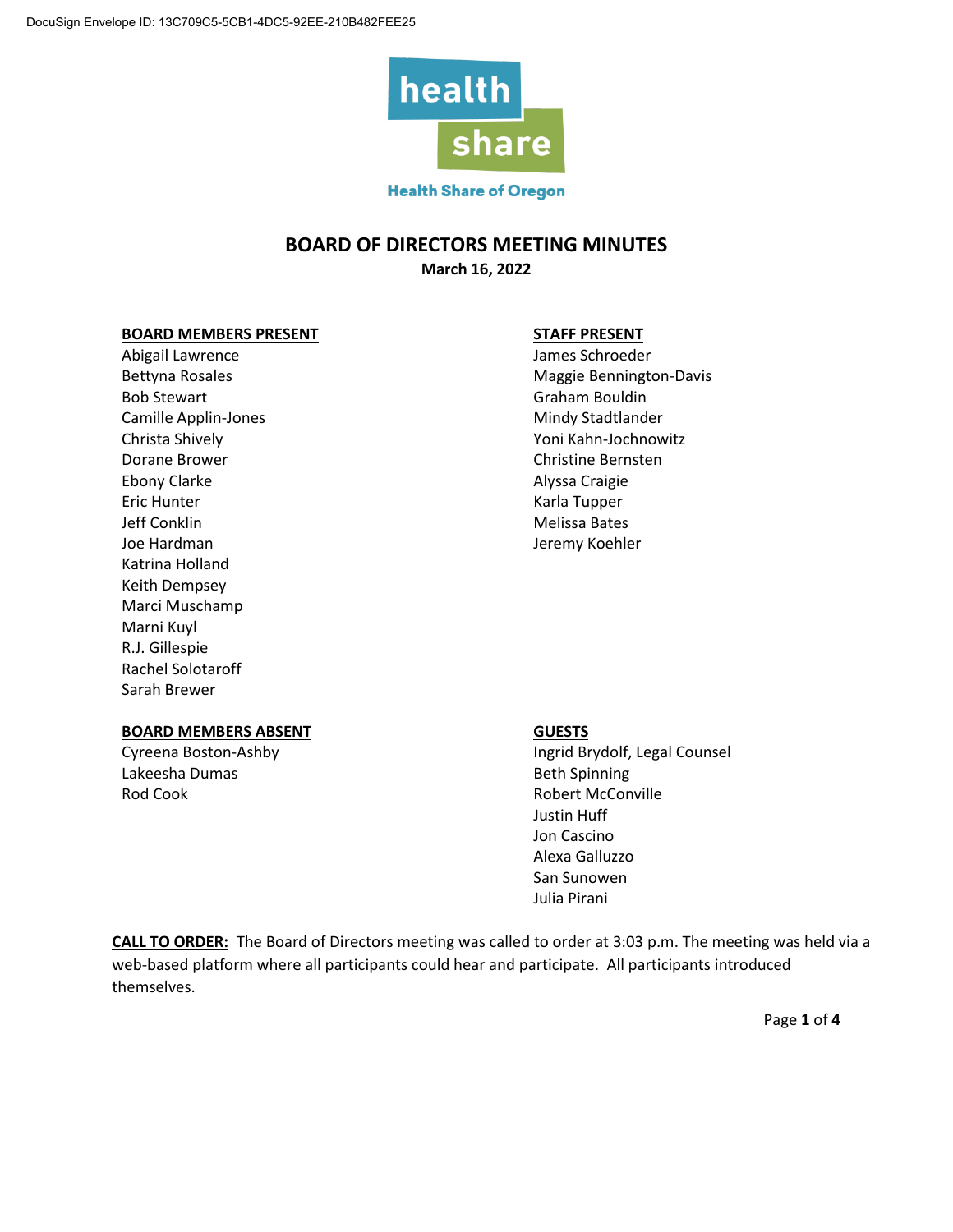

#### **Health Share of Oregon**

## **BOARD OF DIRECTORS MEETING MINUTES March 16, 2022**

Marni Kuyl introduced and welcomed three new Board members: Katrina Holland, Keith Dempsey, and Marci Muschamp.

### **NEMT PROGRAM UPDATE**

James Schroeder provided background to the Board on the NEMT benefits provided to Health Share members. He also explained that OHA has indicated that it is lifting a corrective action plan that had been in place in relation to the benefit, and improvements undertaken to date. He introduced San Sunowen and Julia Pirani from CareOregon to provide additional detail about the NEMT Program.

San Sunowen updated the Board on the NEMT Program. San Sunowen explained key issues that the Program has been addressing including late pickups, wrong vehicle types, inaccurate information, grievances, deployment of monthly trip requests, network management and future investments to improve services.

The Directors asked questions and engaged in dialogue about improvements that have been made and what improvements will be forthcoming.

**COMMITTEE, CAC AND RSHIF REPORTS AND DISCUSSION:** The Board heard reports from each of the Board Committees, the CAC and RSHIF.

**Governance Committee:** Bob Stewart reported on the Committee's work including the MAC update, new Chair recommendation, Board and Officer elections policy, the Board annual assessment, Member Assignment Policy and the compliance review conducted by the Committee.

**Quality Committee:** RJ Gillespie reported on the work of the Committee, including the Grievances and Appeals policies, incentive metrics (especially with respect to attaining more complex metrics and guiding principles therefor).

**Finance Committee**: No report.

Page **2** of **4**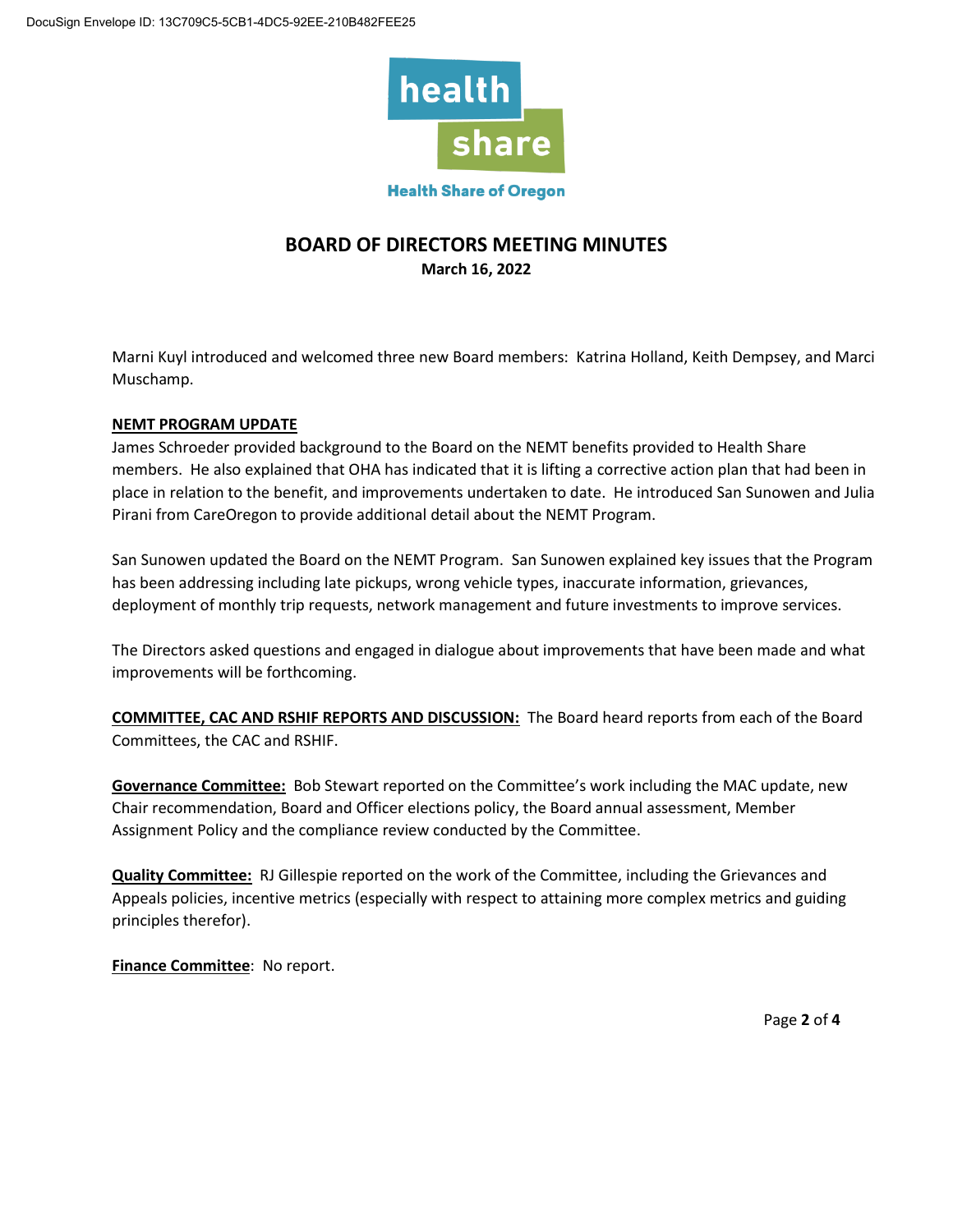

## **BOARD OF DIRECTORS MEETING MINUTES March 16, 2022**

**RSHIF**: Mindy Stadtlander reported that RSHIF was recruiting new members and had discussed the member screening methodology for the housing pilot and conducted a SWAT analysis on the housing benefit implementation.

**Community Advisory Council:** Abigail Lawrence reported on the CAC's retreat, and work on the CHP and CHNA.

**Community Impact Committee**: No report.

**CHAIR REPORT:** Marni Kuyl welcomed the new Board members.

**CEO REPORT:** James Schroeder reported on a number of issues, including the hiring of a new Chief Equity Diversity and Inclusion Officer, Phyusin Myint. He also reported on the commencement of housing referrals, and the Legislative action to raise behavioral health payment rates.

### **CONSENT AGENDA:**

Marni Kuyl introduced the consent agenda items and offered the opportunity to remove or correct any item from the consent agenda.

**ACTION: Following a motion by RJ Gillespie and a second by Camille Applin-Jones, the Board approved the following consent agenda items, with all Directors voting in favor:** 

- **Board of Directors Minutes – February 19, 2022**
- **Governance and Operational Excellence Committee Minutes – January 26, 2022**
- **Quality and Health Outcomes Committee Minutes – February 2, 2022**
- **QUAL-04: Member Grievances Policy**
- **QUAL-05: ABD, Appeals, and Contested Case Hearings Policy**
- **CORP-03: Member Assignment Policy**
- **CORP-11: Board of Directors Compliance Training**
- **CORP-06: Board and Officer Elections Policy**

Page **3** of **4**